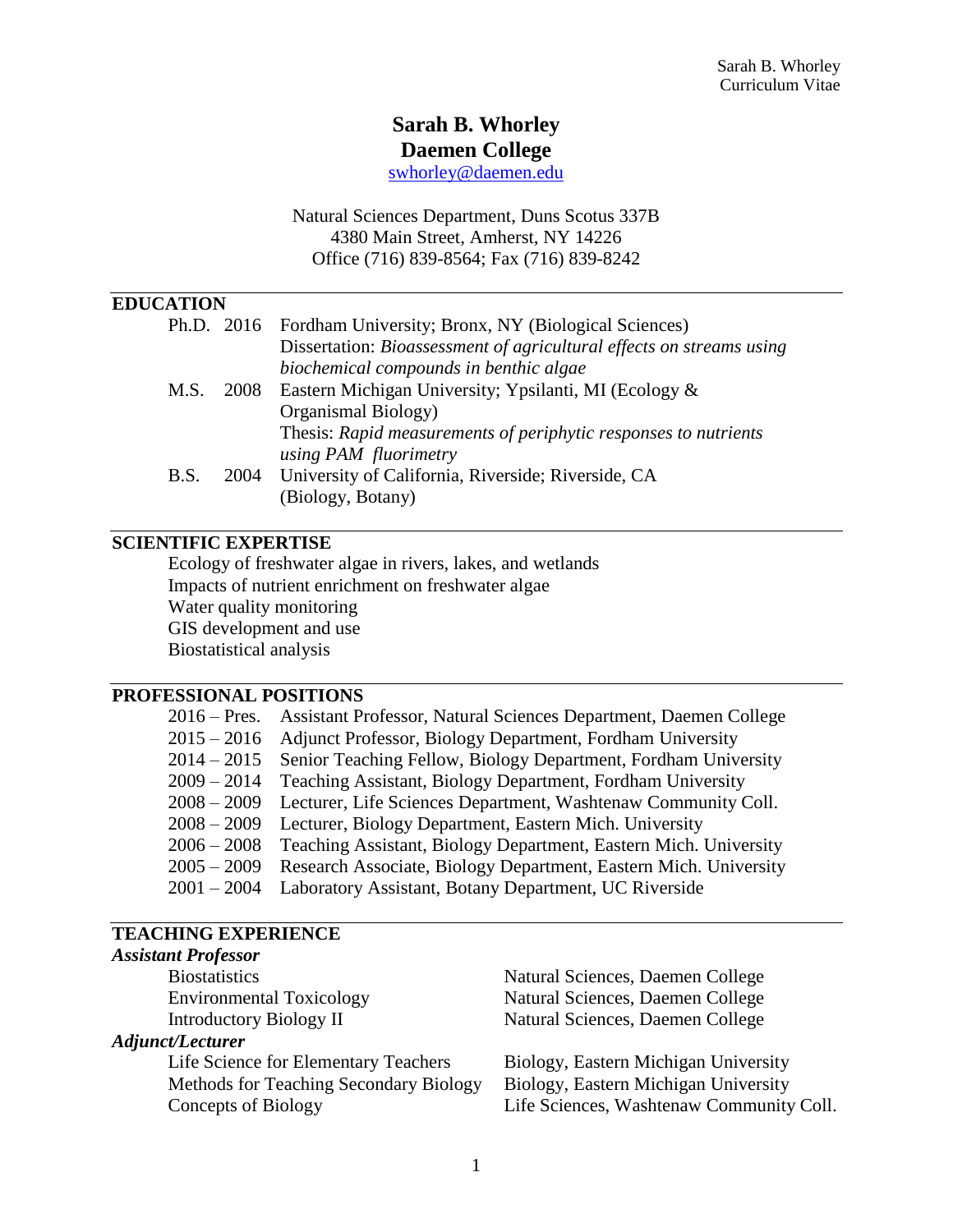| Ecology, A Human Approach                  | <b>Biological Sciences, Fordham University</b> |
|--------------------------------------------|------------------------------------------------|
| Ecology Lab                                | <b>Biological Sciences, Fordham University</b> |
| People and the Living Environment          | Natural Sciences, Fordham University           |
| <b>Teaching Assistant</b>                  |                                                |
| <b>Introductory Biology for Non-Majors</b> | Biology, Eastern Michigan University           |
| Life Science for Elementary Teachers       | Biology, Eastern Michigan University           |
| <b>Foundations of Biology</b>              | <b>Biological Sciences, Fordham University</b> |
| Ecology, A Human Approach                  | Biological Sciences, Fordham University        |
| Human Biology                              | Biological Sciences, Fordham University        |
| <b>Introductory Biology</b>                | <b>Biological Sciences, Fordham University</b> |
| Microbiology                               | Biological Sciences, Fordham University        |
| Ecology                                    | <b>Biological Sciences, Fordham University</b> |
|                                            |                                                |

#### **PUBLICATIONS**

**Whorley, S.B.**, and J.D. Wehr. 2018. Multiyear patterns in benthic algal fatty-acid compounds under agricultural stress. Freshwater Science 37:534–550.

Smucker, N.J., A. Kuhn, M.A. Charpentier, C.J. Cruz, C.M. Elonen, **S.B. Whorley**, B.H. Hill, and J.D. Wehr. 2016. Quantifying urban watershed stressor gradients and evaluating how different land cover datasets affect stream management. Environmental Management 57:683-695.

**Whorley, S.B.**, and J.D. Wehr. 2016. Connecting algal taxonomic information to essential fatty acid content in agricultural streams. Phycologia 55:531-542.

**Whorley, S.B.**, and J.D. Wehr. 2016. Flood events can reduce key fatty acid content of early-stage benthic algal assemblages in an urban stream. Journal of Urban Ecology 2:juw002.

**Whorley, S.B.**, and S.N. Francoeur. 2013. Active fluorimetry improves nutrient-diffusing substrata bioassay. Freshwater Science 32:108-115.

Francoeur, S. N., S. T. Rier, and **S. B. Whorley**. 2013. Methods for sampling and analyzing wetland algae. Chapter 1 in Wetland Techniques: Volume 2 Organisms (J. T. Anderson and C. A. Davis, eds.) pp 1-58.

#### *In Preparation –*

**Whorley, S.B.**, N.J. Smucker, A. Kuhn, and J.D. Wehr. *2018.* Urbanization Alters Fatty Acid Concentrations of Stream Food Webs Within the Narragansett Bay Watershed (*Submitted: Freshwater Biology*).

**Whorley, S.B.**, and J.D. Wehr. *2018.* Stable Isotopes. (*Submitted: Environmental Monitoring and Assessment*).

#### **FUNDING & AWARDS**

| \$5,900 | Jan 2018: Student Think Tank Grants, Daemen College                  |
|---------|----------------------------------------------------------------------|
| \$2,900 | Apr 2017: Faculty Research Award, Daemen College                     |
| \$1,000 | May 2014: Louis Calder Center Support Grant, Fordham University      |
| \$4,000 | Apr 2013: Summer Research Fellowship, Fordham University             |
| \$1,000 | May 2013: Graduate Endowment Grant, Society for Freshwater Science   |
| \$1,000 | Dec 2012: Greller Graduate Student Research Award for                |
|         | Conservation of Local Flora and Ecosystems, Torrey Botanical Society |
| \$1,000 | May 2012: Louis Calder Center Support Grant, Fordham University      |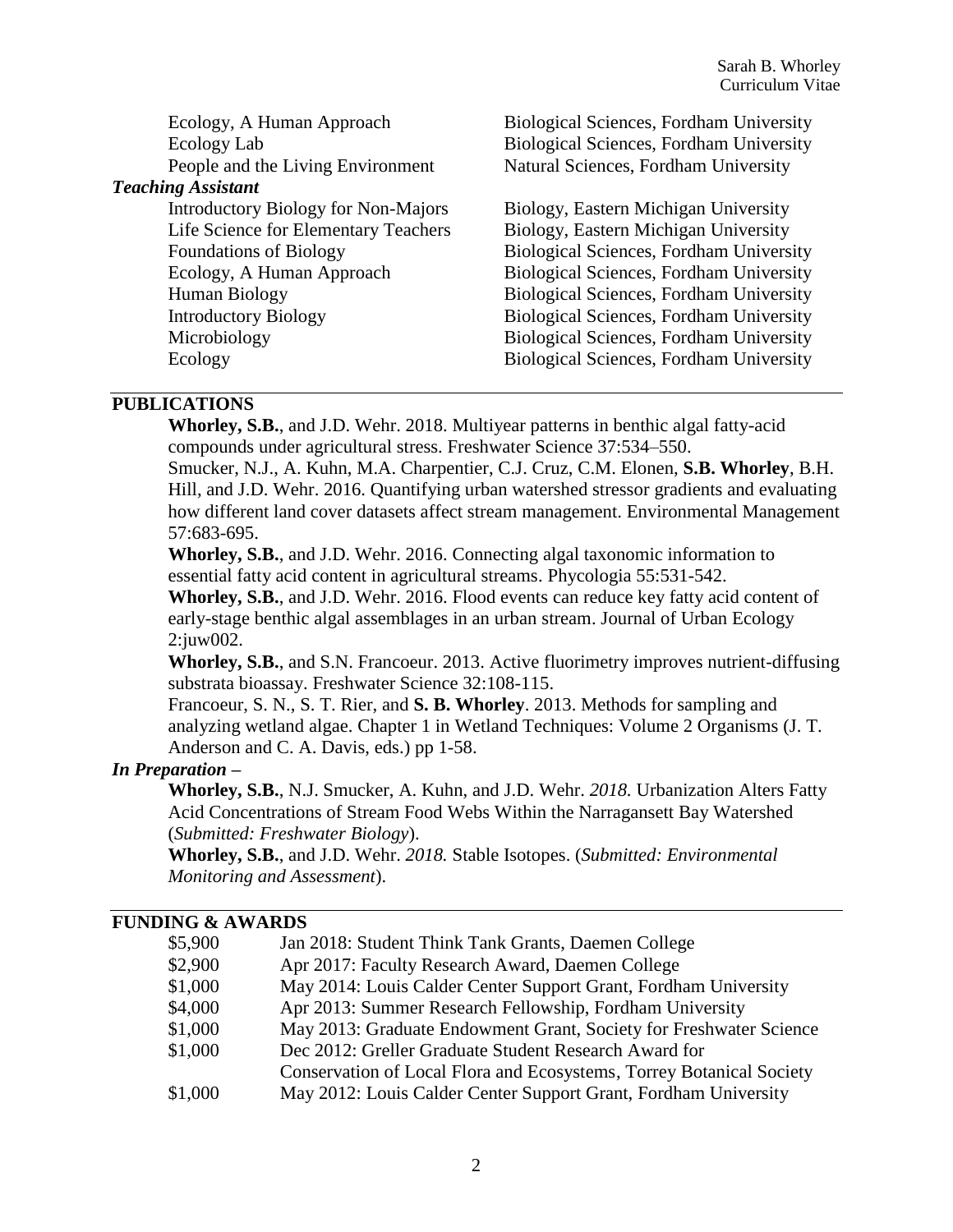| \$1,000      | Oct 2011: Grant-in-Aid, Sigma Xi Society                                  |
|--------------|---------------------------------------------------------------------------|
|              | \$30,500 (2yr) Apr 2011: Clare Boothe Luce Fellowship, Fordham University |
| \$5,000(2yr) | Apr 2011: Clare Boothe Luce Professional Development, Fordham             |
|              | University                                                                |
| \$375        | Dec 2010: Research Support, Fordham University                            |
| \$250        | May 2008: Poster Emphasizing New Methodology, Society for Freshwater      |
|              | Science                                                                   |
| \$4,000      | Apr 2006: Meta Hellwig Graduate Research Fellowship, Eastern Michigan     |
|              | University                                                                |
| \$500        | Apr 2006: Meta Hellwig Graduate Special Study Award, Eastern              |
|              | Michigan University                                                       |
|              |                                                                           |

## **RESEARCH PRESENTATIONS**

#### *International Association for Great Lakes Research*

• 2018: Effects of Multiple Anthropogenic Stressors on Lake Erie and Associate Streams' Algal Assemblages

#### *International Society of Limnology*

 2007 Poster: Rapid Measurements of Periphytic Responses to Nutrients Using PAM Fluorimetry

## *Northeast Algal Society*

- 2016: Urbanization Alters Fatty Acid Concentrations of Stream Food Webs Within the Narragansett Bay Watershed
- 2015: Periphyton Community Composition and Carbon and Nitrogen Stable Isotope Patterns in Agriculturally Impacted Stream**s.**
- 2014: Interannual Variation of Periphyton Taxonomic Composition and Fatty Acid Profiles Under Agricultural Stress
- 2013: Effects of Agricultural BMPs on Periphyton Communities and Nutritional Quality in Stream Ecosystems
- 2012: Effect of Agricultural Best Management Practices on Stream Periphyton Nutritional Quality and Community Composition
- 2011: Periphyton colonization patterns in a suburban stream affected by grazing pressure

## *Society for Freshwater Science*

- 2018: Conducting Freshwater Research at a Primarily Undergraduate Institution: The Research Course Sequence
- 2017: Freshwater Science Outside the University Gates: Bringing Science Engagement Opportunities to the Public
- 2015: Stream Water and Periphyton Carbon and Nitrogen Stable Isotopes Indicate Insufficient Protection from Agricultural Influences
- 2014: Interannual Variation of Periphyton Fatty Acid Profiles Under Agricultural Stress
- 2013: A Novel Approach to Assess Best Management Practices for Stream Restoration
- 2012: How Agricultural Best Management Practices Affect Stream Periphyton Nutritional Quality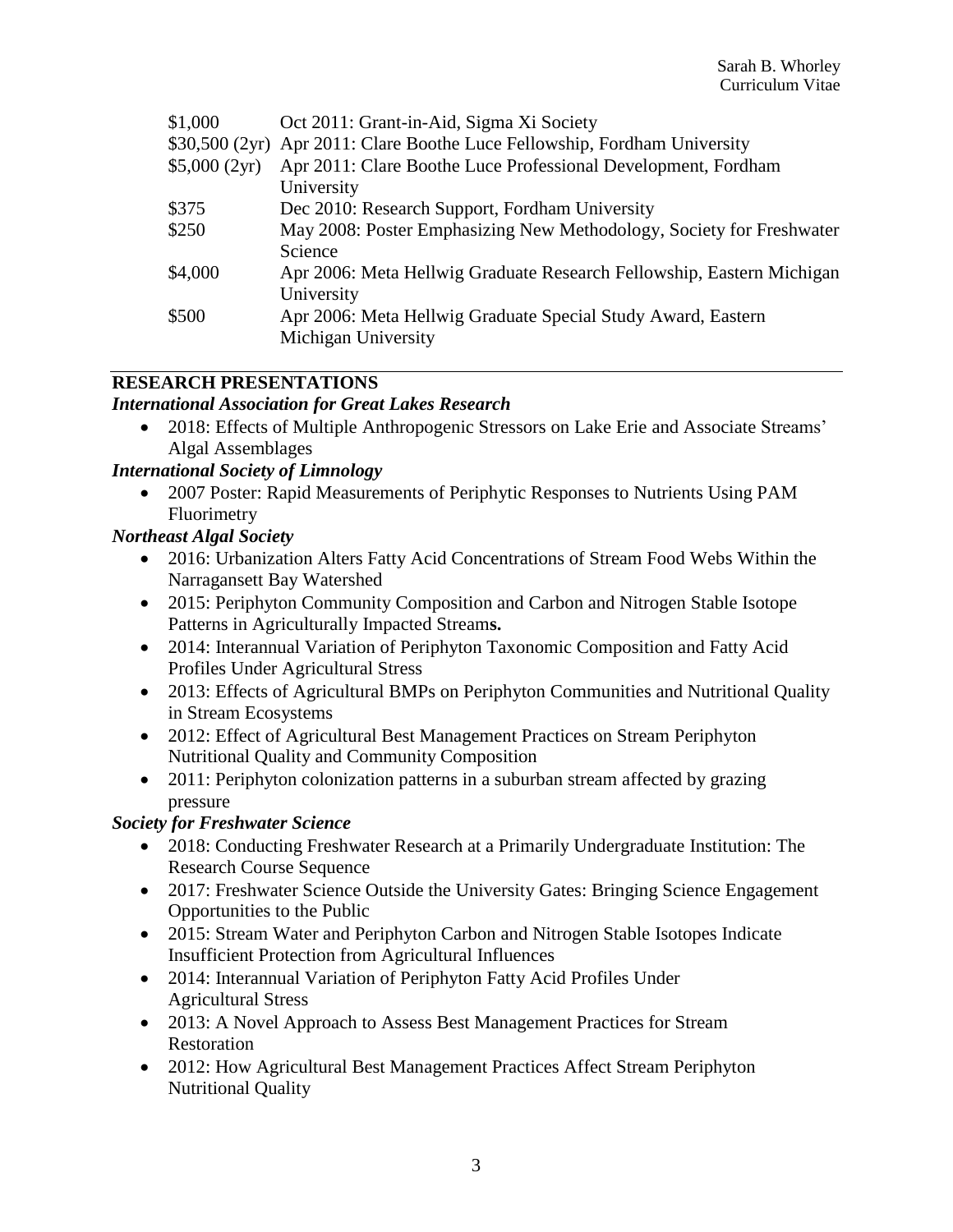- 2011: Periphyton colonization patterns in a suburban stream affected by grazing pressure
- 2009: Incorporating rapid, fluorimetric measurements into nutrient enrichment assays
- 2008: Trends in Periphyton Community Composition as an Effect of Nutrients

## **INVITED PRESENTATIONS**

- 2018 University of Buffalo, EEB Program: From Streams to Lakes: Human Influence on Algal Nutritional Quality
- 2017 Louis Calder Center Undergraduate Research Symposium:
- 2017 Newstead Public Library: Climate Change and "Arctic Drift"
- 2015 Finger Lakes Institute: Variations in Periphyton and Stream Water Stable Isotopes Under Agricultural Stress
- 2015 Fordham University, Biology Department Colloquium: Variations in Periphyton and Stream Water Variables Under Agricultural Stress
- 2015 Fordham University, GISc II class speaker: Building a Watershed Analysis
- 2014 Fordham University, Ecology class speaker: Aquatic Restoration Ecology
- 2013 Manhattan Country School Farm: Basic Stream Ecology
- 2012 Fordham University, Microbiology class speaker: Utilizing Algae in Microbiological Research

## **PROFESSIONAL SOCIETIES**

International Association for Great Lakes Research Northeast Algal Society Phycological Society of America Sigma Xi, Scientific Research Society Society for Freshwater Science *(formerly NABS)* Tri-Beta Biological Honors Society

## **PROFESSIONAL SERVICE**

## *Daemen College*

- 2018 Pres.: Tri-Beta Theta Upsilon Co-Adivosr
- 2018 Pres.: Educational Policy Committee, Subcommittee
- 2017 2019: Faculty Research Committee
- 2017 Pres.: Library Committee
- 2017 Pres.: Natural Science Department Marketing Committee
- October  $29<sup>th</sup>$ , 2016: Prospective Student Day Faculty Guide

## *Fordham University*

- 2011 2013 Biology Graduate Student Association, Vice President
- 2012 Graduate Student Association, Fr. John McCloskey Graduate Summer Fellowship review committee

## *New York Women in STEM*

• 2013 – 2014 Fordham University Representative, Networking Committee *Northeast Algal Society*

• 2016 – 2019 Executive Board, Member at Large